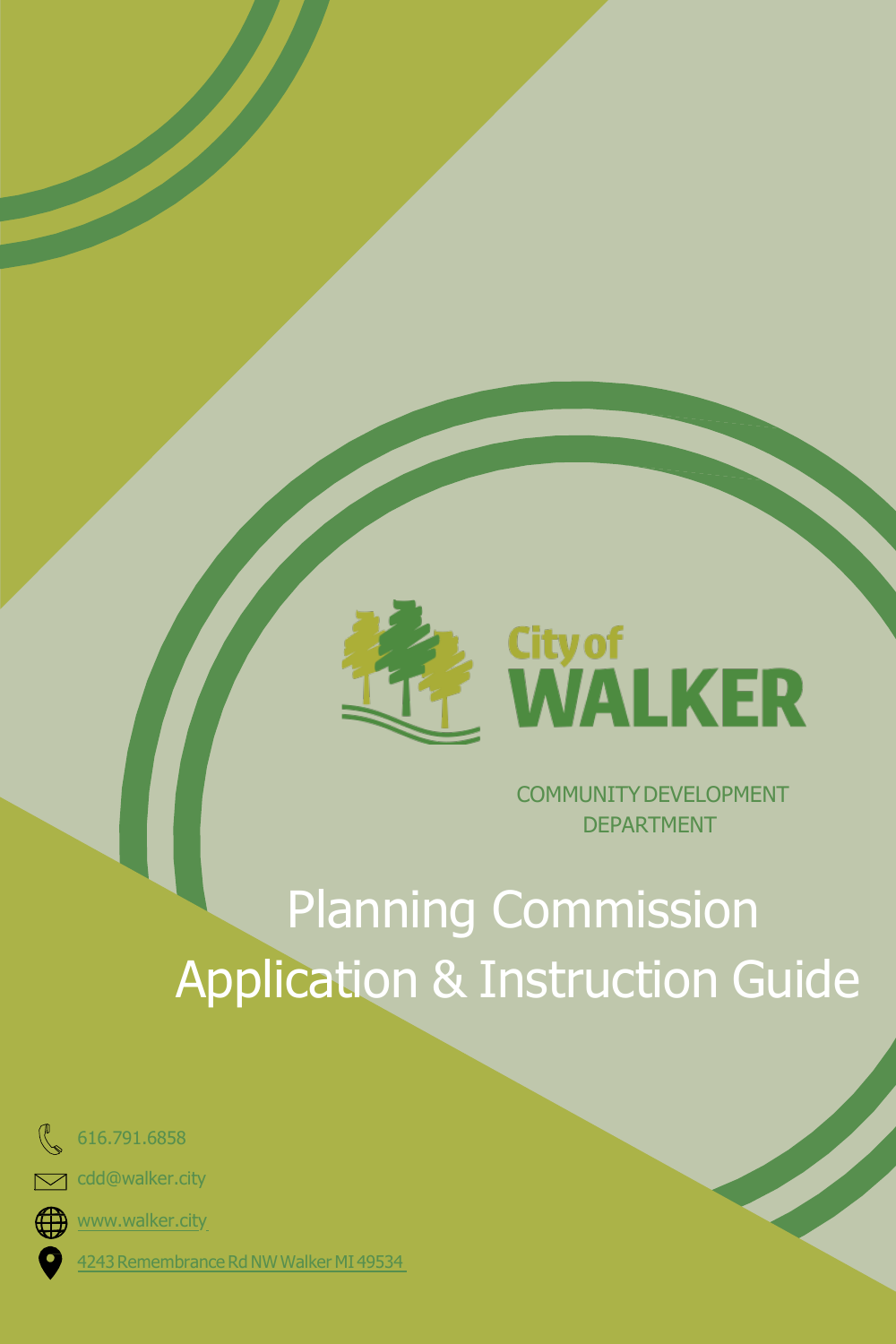

## **City of Walker Planning Commission**

**2022 Meeting Application Deadline Schedule**

| <b>Application Deadline<sup>1</sup></b> | <b>Staff Site Plan Review</b><br>(SPRC) <sup>2</sup> | Resubmittal Deadline <sup>3</sup> | PC Meeting Date <sup>4</sup> |
|-----------------------------------------|------------------------------------------------------|-----------------------------------|------------------------------|
| 12/1/2021                               | 12/9/2021                                            | 12/15/2021                        | 1/5/2022                     |
| 12/15/2021                              | 12/20/2021                                           | 1/5/2022                          | 1/19/2022                    |
| 1/5/2022                                | 1/13/2022                                            | 1/19/2022                         | 2/2/2022                     |
| 1/19/2022                               | 1/27/2022                                            | 2/2/2022                          | 2/16/2022                    |
| 2/2/2022                                | 2/10/2022                                            | 2/16/2022                         | 3/2/2022                     |
| 2/16/2022                               | 2/24/2022                                            | 3/2/2022                          | 3/16/2022                    |
| 3/2/2022                                | 3/10/2022                                            | 3/16/2022                         | 4/6/2022                     |
| 3/16/2022                               | 3/24/2022                                            | 4/6/2022                          | 4/20/2022                    |
| 4/6/2022                                | 4/14/2022                                            | 4/20/2022                         | 5/4/2022                     |
| 4/20/2022                               | 4/28/2022                                            | 5/4/2022                          | 5/18/2022                    |
| 5/4/2022                                | 5/12/2022                                            | 5/18/2022                         | 6/1/2022                     |
| 5/18/2022                               | 5/26/2022                                            | 6/1/2022                          | 6/15/2022                    |
| 6/1/2022                                | 6/9/2022                                             | 6/15/2022                         | 7/6/2022                     |
| 6/15/2022                               | 6/23/2022                                            | 7/6/2022                          | 7/20/2022                    |
| 7/6/2022                                | 7/14/2022                                            | 7/20/2022                         | 8/3/2022                     |
| 7/20/2022                               | 7/28/2022                                            | 8/3/2022                          | 8/17/2022                    |
| 8/3/2022                                | 8/11/2022                                            | 8/17/2022                         | 9/7/2022                     |
| 8/17/2022                               | 8/25/2022                                            | 9/7/2022                          | 9/21/2022                    |
| 9/7/2022                                | 9/15/2022                                            | 9/21/2022                         | 10/5/2022                    |
| 9/21/2022                               | 9/29/2022                                            | 10/5/2022                         | 10/19/2022                   |
| 10/5/2022                               | 10/13/2022                                           | 10/19/2022                        | 11/2/2022                    |
| 10/19/2022                              | 10/27/2022                                           | 11/2/2022                         | 11/16/2022                   |
| 11/2/2022                               | 11/10/2022                                           | 11/16/2022                        | 12/7/2022                    |
| 11/16/2022*                             | 11/28/2022                                           | 12/07/2022                        | 12/21/2022                   |
| 12/7/2021                               | 12/015/2022                                          | 12/21/2022                        | 1/4/2023                     |
| 12/21/2022                              | 12/29/2022                                           | 1/4/2023                          | 1/18/2023                    |

**The Planning Commission meets on the first and third Wednesday of most months. All meetings begin at 6:30 p.m. and are held in the City of Walker Commission Chambers, located at 4243 Remembrance Road N.W**

<sup>1</sup> Please submit seven (7) full-sized copies and a .pdf of all site plan documents at this time.

<sup>2</sup> PLEASE NOTE THAT YOU WILL BE INVITED TO ATTEND AN IN-PERSON MEETING WITH CITY STAFF (SITE PLAN REVIEW COMMITTEE/SPRC). REMOTE MEETING PLATFORM AVAILABLE WHEN NECESSARY.

<sup>3</sup> Please submit five (5) full-sized copies of all site and architectural plan sheets at this time, along with .pdf versions of all plan documents. **PLANS MUST BE FOLDED. ROLLED PLANS WILL NOT BE ACCEPTED**

<sup>4</sup> Please note that this planning commission meeting date is NOT guaranteed. Staff reserves the right to impose limits on the number of items on a planning commission agenda. Barring extraordinary circumstances, staff will limit Planning Commission agendas to a maximum of three (3) formal review items.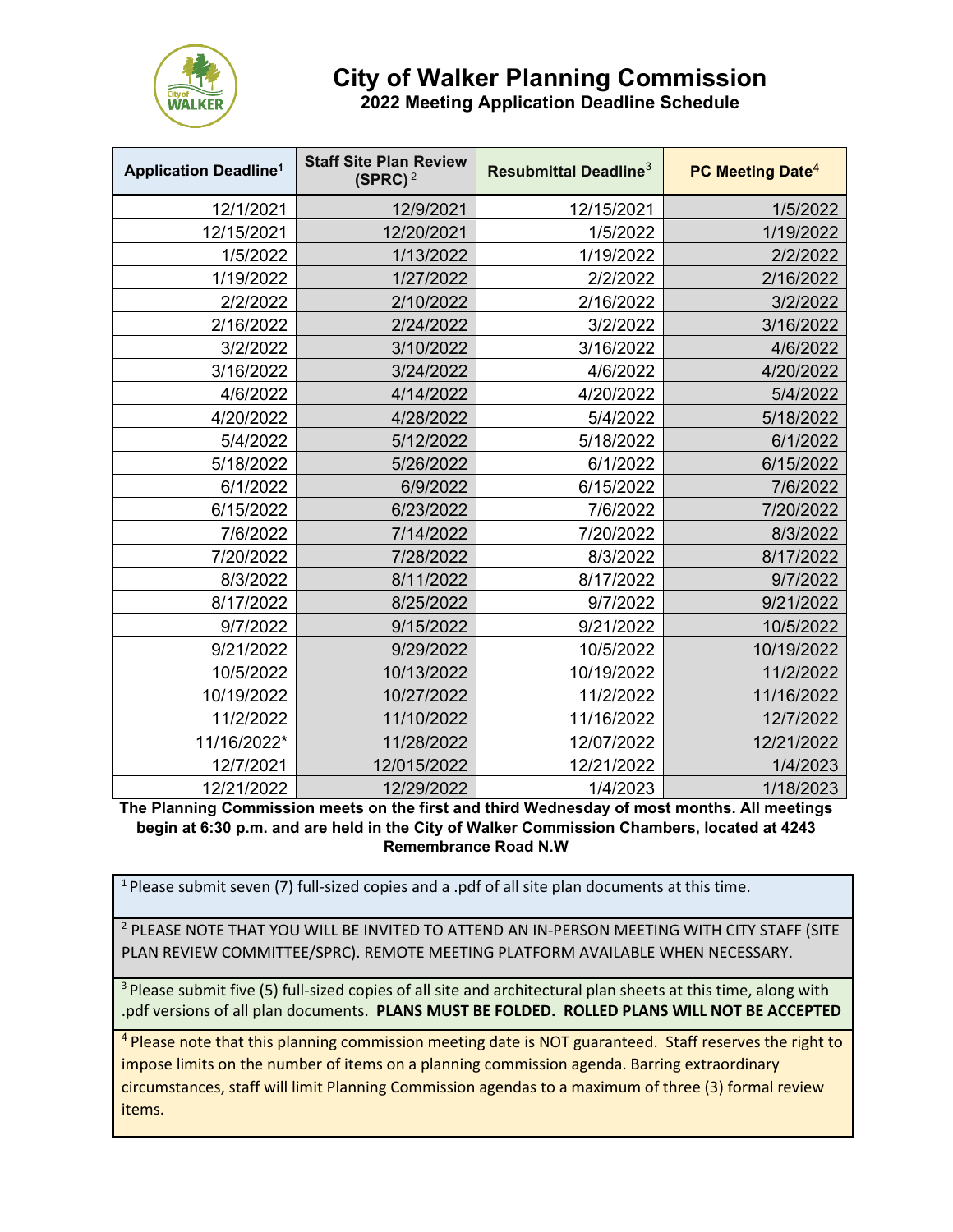#### **PLEASE READ THESE INSTRUCTIONS CAREFULLY**



Planning Commission meetings are held on the 1st and 3rd Wednesdays of each month at Walker City Hall Commission Chambers, 4243 Remembrance Road, N.W., starting at 6:30 p.m. Please refer to application and meeting deadline schedule in the last page of this guide for submittal deadlines and meeting dates. Applications will not be accepted if submitted AFTER the deadline indicated on the schedule.

| PC AND POST PC SUBMITTALS MUST INCLUDE THE FOLLOWING                                |                                                                     |                                                                                                              |  |
|-------------------------------------------------------------------------------------|---------------------------------------------------------------------|--------------------------------------------------------------------------------------------------------------|--|
| Initial Submittal (for<br>Staff/SPRC Review)                                        | <b>Revised Submittal (for Planning</b><br><b>Commission Review)</b> | <b>Post Planning Commission</b><br><b>Meeting - Prior to Building</b><br>Permit Issuance                     |  |
| 7 full size hard copies of<br>the plan set                                          | 5 full size hard copies of the revised<br>plan set                  | 3 full size hard copies of the<br>plan that incorporates any<br>conditions of PC approval                    |  |
| PDF of full submittal<br>(including application and<br>supporting<br>documentation) | PDF of revised plan set and any<br>additional information requested | PDF of revised plan set and<br>any additional information<br>required by the Planning<br>Commission or Staff |  |
| Fees and escrows in<br>accordance with the<br>table below                           |                                                                     |                                                                                                              |  |
| Completed application,<br>signed by property owner<br>and applicable agents         |                                                                     |                                                                                                              |  |

| <b>FEE SCHEDULE</b>                                          |            |                                |  |
|--------------------------------------------------------------|------------|--------------------------------|--|
| <b>Application Type</b>                                      | Fee        | <b>Escrow Deposit</b>          |  |
| <b>Planned Unit Development (PUD)</b>                        |            |                                |  |
| Rezone Request and Preliminary Area Site Plan Review (PASP)  | \$1,000.00 | \$2,000.00                     |  |
| Final Area Site Plan Review (FASP)<br>$\bullet$              | \$500.00   | \$1,000.00                     |  |
| Major Amendment to PASP or FASP                              | \$1,000.00 | Planning Director's discretion |  |
| Minor Amendment to PASP or FASP (administrative review)      | \$0.00     | Planning Director's discretion |  |
| <b>Rezoning Requests (NON-PUD)</b>                           |            | Planning Director's discretion |  |
| Rezoning of parcel(s) 1 acre or less                         | \$300.00   |                                |  |
| Rezoning of parcel(s) over 1 acre                            | \$300.00   | \$2,000.00                     |  |
| <b>Residential Subdivisions</b>                              |            |                                |  |
| <b>Plat Review</b>                                           | \$1,000.00 | \$2,000.00                     |  |
| Site Condominium Review<br>$\bullet$                         | \$1,000.00 | \$2,000.00                     |  |
| Site Plan Review for Condominium Developments<br>$\bullet$   | \$1,000.00 | \$2,000.00                     |  |
| Open Space Preservation Developments                         | \$1,000.00 | \$2,000.00                     |  |
| <b>Commercial and Industrial Site Plan Review</b>            | \$1,000.00 | \$2,000.00                     |  |
| <b>Special Exception Use or Unique Use Permit</b>            | \$1,000.00 | Planning Director's discretion |  |
| Industrial Park (platted or non-platted)                     | \$1,000.00 | \$2,000.00                     |  |
| <b>Master Plan Amendment</b>                                 | \$1,500.00 | \$2,000.00                     |  |
| Special Meeting (outside of regularly scheduled PC meetings) | \$500.00   | None                           |  |

#### **PLEASE NOTE:**

- 1. Meeting notices are sent to all property owners and occupants within 300' of the subject property for ALL applications.
- 2. The Community Development Department will not schedule for a hearing on any incomplete application. All sections (a) – (d) must be completed on the application to be considered complete.
- 3. Please contact the Community Development Department, City Planner Tricia Anderson, 616- [791-6879.](mailto:tanderson@walker.city) [Email: tanderson@walker.city](mailto:tanderson@walker.city) o[r cdd@walker.city](mailto:cdd@walker.city) for questions.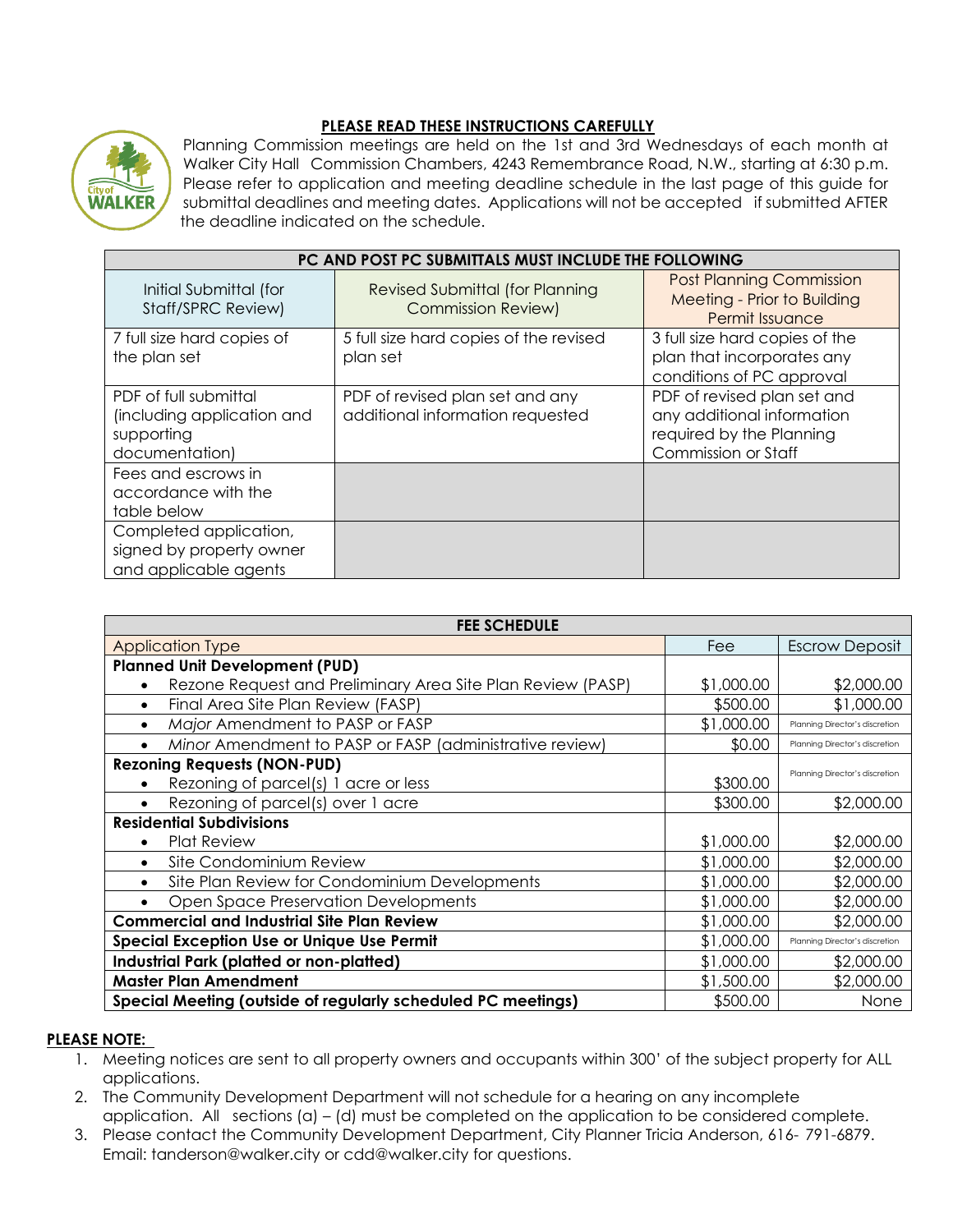

### **City of Walker Planning Commission Application**

4243 Remembrance Rd., N.W. Walker, MI 49534

Walker [City Staff Contact](mailto:cdd@walker.city): Tricia Anderson Planner Director/ ZoningAdministrator (616) 791-6879 tanderson@walker.city

#### **ALL SUBMITTED PLANS MUST BE FOLDED ROLLED PLANS WILL NOT BE ACCEPTED.**

1

| Please check nature of request                                                                                                                                                                                                                                                                                                                                                                                                                                  |                                                                                                                                                                                                                                                                                                        |  |  |
|-----------------------------------------------------------------------------------------------------------------------------------------------------------------------------------------------------------------------------------------------------------------------------------------------------------------------------------------------------------------------------------------------------------------------------------------------------------------|--------------------------------------------------------------------------------------------------------------------------------------------------------------------------------------------------------------------------------------------------------------------------------------------------------|--|--|
| Rezone Request to Planned Unit Development<br>Preliminary Area Site Plan Review (PASP) - PUD<br>Final Area Site Plan Review (FASP) - PUD<br>Major Amendment to approved FASP PASP<br>Rezone Request ___1 acre or less ___ more than 1 acre<br><b>Commercial Site Plan Review - New Construction</b><br>Commercial Site Plan Review - Expansion<br>Industrial Site Plan Review - New Construction<br>Industrial Site Plan Review - Expansion<br><b>Section A</b> | <b>Special Exception Use Review</b><br>Platting: __Tentative Preliminary __Final Preliminary<br>Site Condominium Review<br>Condominium Site Plan Review<br>Multi-Family Site Plan Review<br>Industrial Park (non-platted)<br><b>Master Plan Amendment</b><br><b>Special Meeting</b><br>Other: ________ |  |  |
| <b>Name of Proposed Development:</b>                                                                                                                                                                                                                                                                                                                                                                                                                            |                                                                                                                                                                                                                                                                                                        |  |  |
| <b>Address(es) of Project:</b>                                                                                                                                                                                                                                                                                                                                                                                                                                  |                                                                                                                                                                                                                                                                                                        |  |  |
| Permanent Parcel Number(s):                                                                                                                                                                                                                                                                                                                                                                                                                                     | PLEASE ATTACH LEGAL DESCRIPTION(S)                                                                                                                                                                                                                                                                     |  |  |
|                                                                                                                                                                                                                                                                                                                                                                                                                                                                 |                                                                                                                                                                                                                                                                                                        |  |  |
| <b>Current Zoning District:</b>                                                                                                                                                                                                                                                                                                                                                                                                                                 |                                                                                                                                                                                                                                                                                                        |  |  |
| <b>Owner Name:</b>                                                                                                                                                                                                                                                                                                                                                                                                                                              |                                                                                                                                                                                                                                                                                                        |  |  |
| Owner Phone:                                                                                                                                                                                                                                                                                                                                                                                                                                                    | <b>Owner Email:</b>                                                                                                                                                                                                                                                                                    |  |  |
| Owner Mailing Address:                                                                                                                                                                                                                                                                                                                                                                                                                                          |                                                                                                                                                                                                                                                                                                        |  |  |
|                                                                                                                                                                                                                                                                                                                                                                                                                                                                 |                                                                                                                                                                                                                                                                                                        |  |  |
| Applicant Name (If different from owner):                                                                                                                                                                                                                                                                                                                                                                                                                       |                                                                                                                                                                                                                                                                                                        |  |  |
| <b>Applicant Phone:</b>                                                                                                                                                                                                                                                                                                                                                                                                                                         | <b>Applicant Email:</b>                                                                                                                                                                                                                                                                                |  |  |
| <b>Applicant Mailing Address:</b>                                                                                                                                                                                                                                                                                                                                                                                                                               |                                                                                                                                                                                                                                                                                                        |  |  |
| <b>DESCRIPTION OF PROPOSED DEVELOPMENT:</b>                                                                                                                                                                                                                                                                                                                                                                                                                     |                                                                                                                                                                                                                                                                                                        |  |  |
|                                                                                                                                                                                                                                                                                                                                                                                                                                                                 |                                                                                                                                                                                                                                                                                                        |  |  |
| <b>Section B</b>                                                                                                                                                                                                                                                                                                                                                                                                                                                |                                                                                                                                                                                                                                                                                                        |  |  |
|                                                                                                                                                                                                                                                                                                                                                                                                                                                                 |                                                                                                                                                                                                                                                                                                        |  |  |
| <b>Civil Engineer Name:</b>                                                                                                                                                                                                                                                                                                                                                                                                                                     | <b>Engineering Firm:</b>                                                                                                                                                                                                                                                                               |  |  |
| <b>Engineer Phone:</b>                                                                                                                                                                                                                                                                                                                                                                                                                                          | Engineer Email:                                                                                                                                                                                                                                                                                        |  |  |
| <b>Engineer Mailing Address:</b>                                                                                                                                                                                                                                                                                                                                                                                                                                |                                                                                                                                                                                                                                                                                                        |  |  |
| <b>Architect Name:</b>                                                                                                                                                                                                                                                                                                                                                                                                                                          | <b>Architectural Firm:</b>                                                                                                                                                                                                                                                                             |  |  |
| <b>Architect Phone:</b>                                                                                                                                                                                                                                                                                                                                                                                                                                         | <b>Architect Email:</b>                                                                                                                                                                                                                                                                                |  |  |
| <b>Architect Mailing Address:</b>                                                                                                                                                                                                                                                                                                                                                                                                                               |                                                                                                                                                                                                                                                                                                        |  |  |
| Other persons, firms, or corporations having legal or equitable interest in the land (names and contact information):                                                                                                                                                                                                                                                                                                                                           |                                                                                                                                                                                                                                                                                                        |  |  |
|                                                                                                                                                                                                                                                                                                                                                                                                                                                                 |                                                                                                                                                                                                                                                                                                        |  |  |
|                                                                                                                                                                                                                                                                                                                                                                                                                                                                 |                                                                                                                                                                                                                                                                                                        |  |  |
|                                                                                                                                                                                                                                                                                                                                                                                                                                                                 |                                                                                                                                                                                                                                                                                                        |  |  |